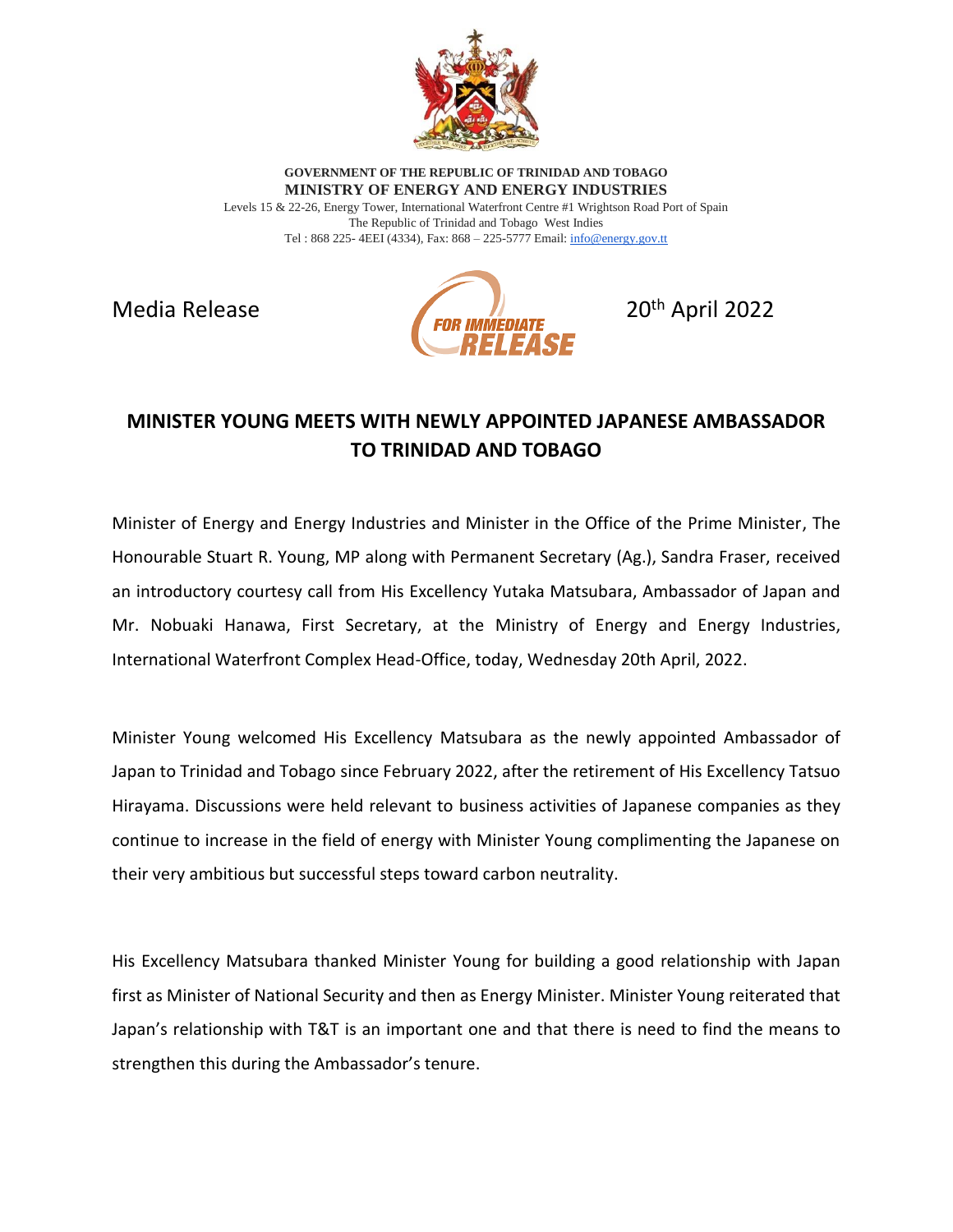

In discussions, head of table: The Minister of Energy and Energy Industries and Minister in the Office of the Prime Minister, The Honourable Stuart R. Young, MP; Minister's right: Permanent Secretary (Ag.) Sandra Fraser and Executive Secretary, Tarisse Austin; Minister's left: His Excellency Yutaka Matsubara, Ambassador of Japan and First Secretary, Mr. Nobuaki Hanawa.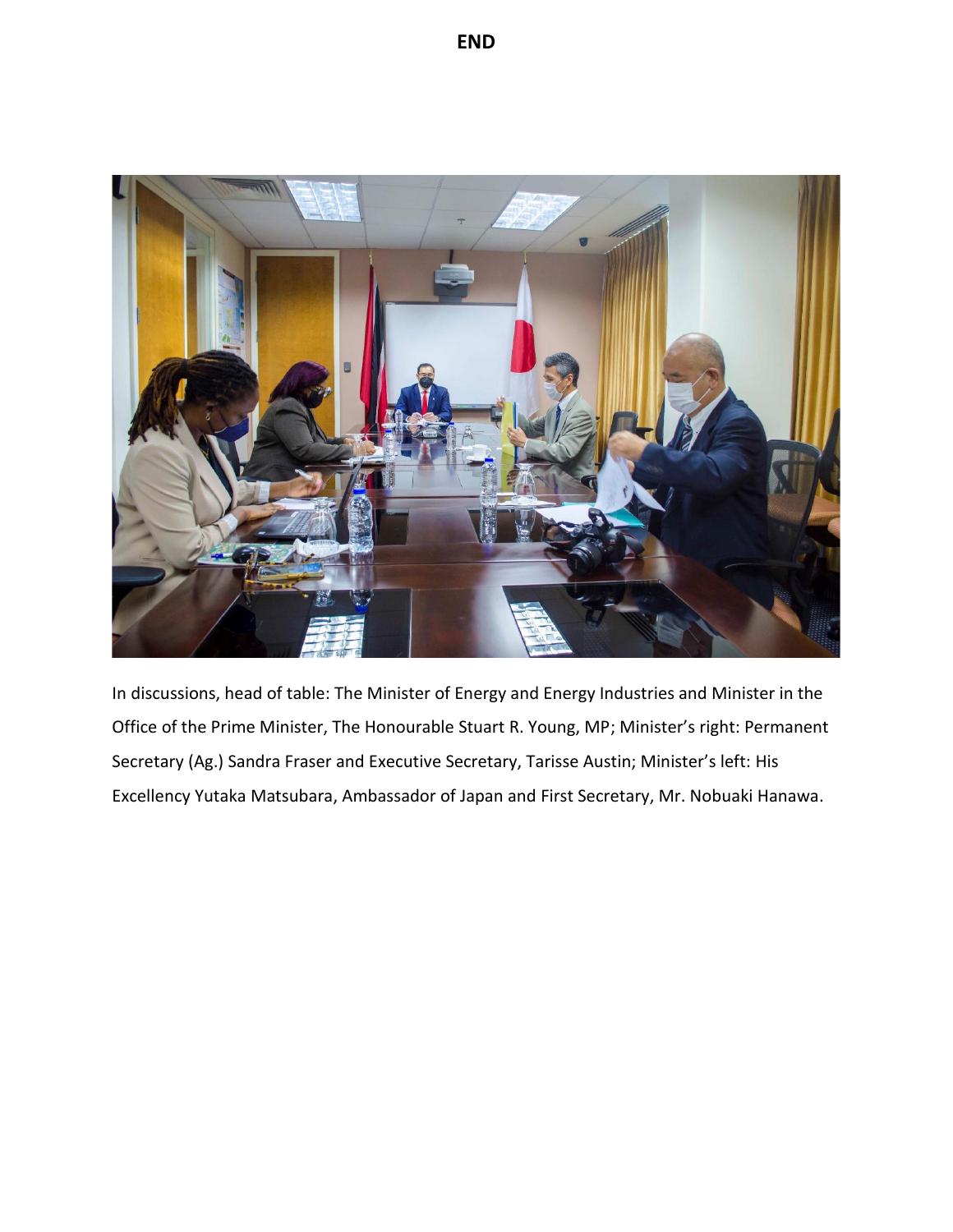

Photo: The Minister of Energy and Energy Industries and Minister in the Office of the Prime Minister, The Honourable Stuart R. Young, MP and His Excellency Yutaka Matsubara, Ambassador of Japan.